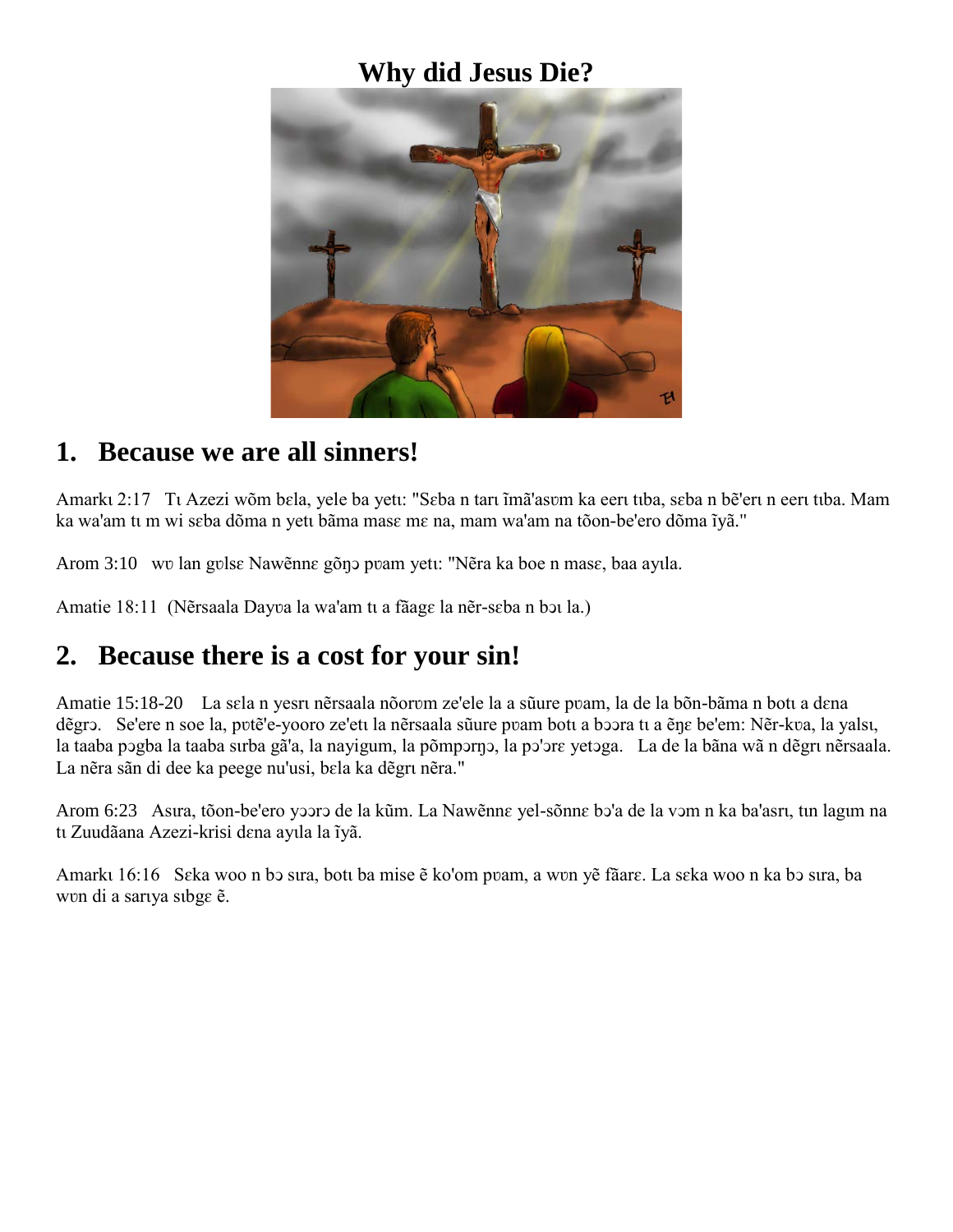

**There is a cost for your sin!**

# **3. Because Jesus died and paid for our sins on the cross!**

Amatie 1:21 A wʊn dɔgɛ la budibla, tɪ fv sɪ a yv'vrɛ tɪ Azezi, la de ẽŋa n wʊn fãagɛ a nẽrba la ba tõon-be'ero pvam base."

Arom 5:8 La Nawẽnnɛ pa'alɛ ẽŋa n nõnɛ tõma zozo'e se'em mɛ, tī tõma n daan ken dɛna tõon-be'ero dõma la, tī Krisi ki tõma ivã.

Azã 3:16 Nawẽnnɛ nõnɛ nẽrsaalba mɛ halı, tı a tõm a Bi-yẽna dũnia zuo, tı nẽr-sɛka woo n bɔ ẽ sıra kãn sã'am, la a wvn yẽ vɔm n ka ba'asru.

Amatie 18:11 (Nẽrsaala Dayva la wa'am tī a fãage la nẽr-seba n bɔī la.)

# **4. Salvation is a free gift, not by good works. You must take God's word for it, and trust Jesus alone!**

Efɛɛzι 2:8-9 La de la Nawẽnnɛ yel-sõnnɛ la ĩyã tı ya yẽ fãarɛ, yan bɔ Krisi sıra la ĩyã, la dagı ya mẽŋa pãŋa, la de la Nawẽnnɛ bɔ'a. La dagı ya tõoma ĩyã, tı ya nẽr-sɛka da pẽgɛ a mẽŋa.

Atiti 3:5 a fãagɛ tt mɛ, la, la dagt tɪn tõm tõon-sõma ĩyã, la de la a mẽŋa ninbãal-zva ĩyã tt a fãagɛ tɔ. A bott a Sua la n peege tõma sũure dẽgrɔ bott tt lebge nẽr-paalst tara vɔm paalga.

Tooma 4:12 Fãarɛ ka boe nẽra ayẽma zẽ'am, sãn dagna Azezi-krisi mã'a n tã wʋn fãagɛ nẽrba dũnia zuo basɛ."

# **5. We must put our faith and trust in Christ alone!**

Amarkı 9:23 Tı Azezi lerge ẽ yetı: "Bẽm tı fv yetı, fõn sãn tãna? Nẽr-sɛka woo n bɔ Nawẽnnɛ sıra, a tã wvn ẽŋɛ sɛla woo bↄ ẽ mɛ."

Amarkı 1:15 "Wakate paage me, Nawẽnne so'olvm lem me. Teege-ya yem base tõon-be'ero dee sake kõ-yẽlga la."